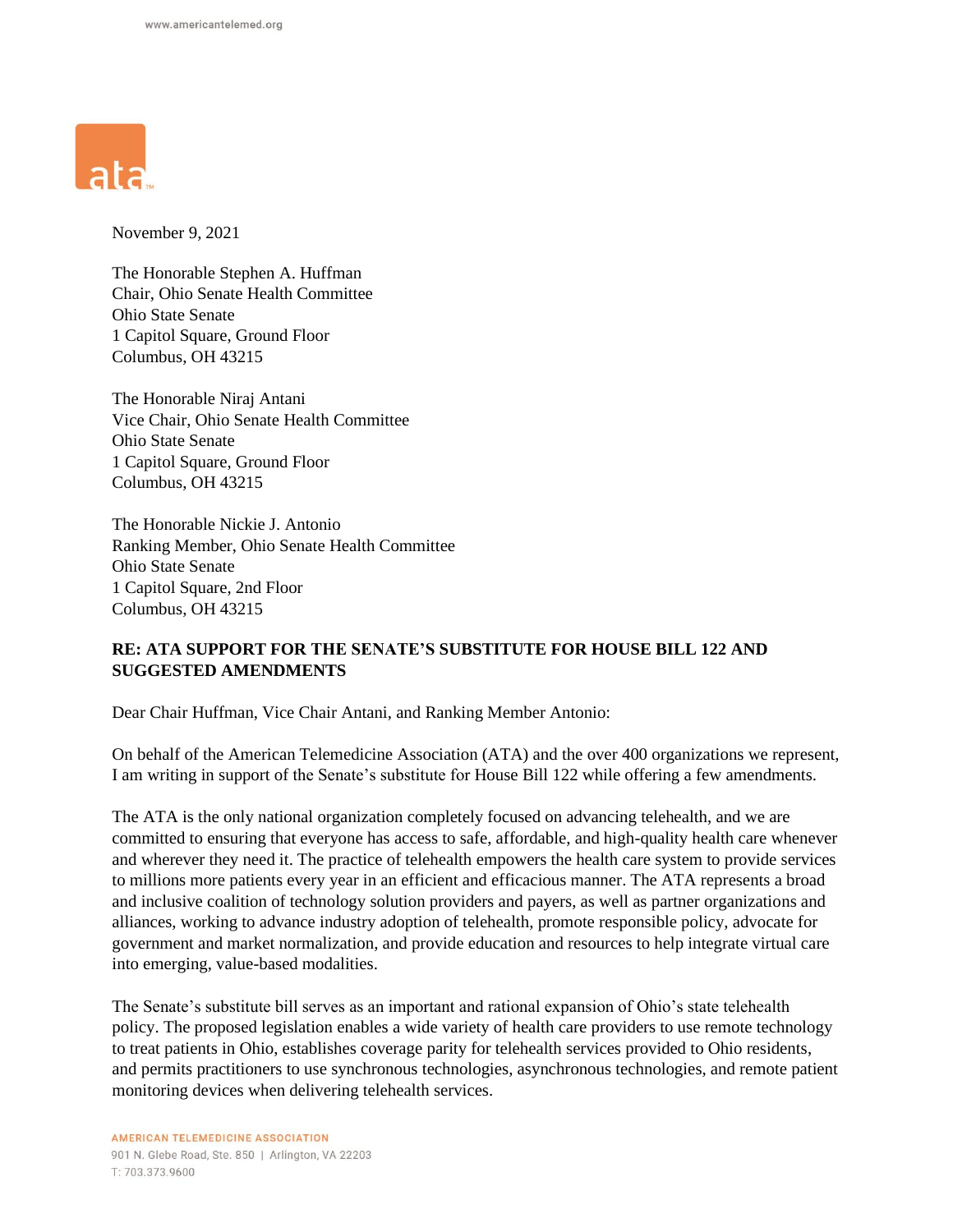

The ATA supports the Senate's substitute for several reasons. First, we applaud the legislature's attempts to enable health care professionals from a range of medical fields to practice telehealth. In the context of the ongoing health crisis, it is essential that Ohio residents have access to the affordable, quality health care they need and deserve. By allowing a variety of providers, including physicians, psychologists, and pharmacists, to deliver care to their patients virtually, the legislature makes it significantly easier for Ohioans to access their much-needed health care services in a cost-effective and convenient manner.

Curiously, dentists and other oral health care professionals appear to be the only health care professionals excluded from this legislation and are therefore unable to leverage technological innovations to the benefit of Ohio patients through telehealth. The ATA believes that all providers should be able to utilize telehealth technologies consistent with their license and training, and we encourage the legislature to enable these providers to deliver care via the appropriate modalities.

Furthermore, the ATA commends the legislature's efforts to mandate that insurance plans provide equal coverage for services provided via the appropriate telehealth technologies. Mandating that health insurance plans cover telehealth services to the same extent as in-person care would make it easier for Ohio residents to access quality health care without having to worry about the potential financial burdens associated with receiving that care. As far as the rate of reimbursement for telehealth services is concerned, the ATA maintains that state policymakers should set rational guidelines that are both fair to the provider of such services and reflect the cost savings offered to the health care system by the effective use of telehealth technologies.

The ATA also applauds the legislature for adopting a technology-neutral definition of telehealth. Across the United States, patients and consumers are utilizing telehealth technologies as an affordable and efficient means of accessing much-needed health care services. In addition, providers are utilizing remote patient monitoring technologies to push care out of the hospital, clinic, or doctor's office and into the home, where providers can continually monitor, collect and analyze a patient's physiologic data to create care management plans for patients, especially those with chronic conditions.

State policymakers should not decide which technologies are more appropriate than others in the delivery of telehealth services but should rely on the discretion of licensed health care professionals to determine which technologies are sufficient to meet the standard of care for the condition presented by the patient. Using the appropriate technologies eliminates barriers to health care access, especially for those who cannot always utilize the high-speed internet connections necessary to operate synchronous modalities. The use of telehealth technologies during the COVID-19 pandemic has provided additional evidence to demonstrate that, when used appropriately, these various modalities enable practitioners to deliver health care services within the standard of care without forcing patients to enter a potentially hazardous physical location.

Additionally, the ATA appreciates the legislature's statement of intent in Sec. 4743.09 (G). The legislature clarifies that it hopes to expand access to and investment in telehealth with the passage of the Senate's substitute and that no health care professional licensing board may promulgate rules which reduce Ohioan's current levels of access to telehealth in the state or establish a separate standard of care for services provided via telehealth technologies as opposed to in person. The ATA shares this goal of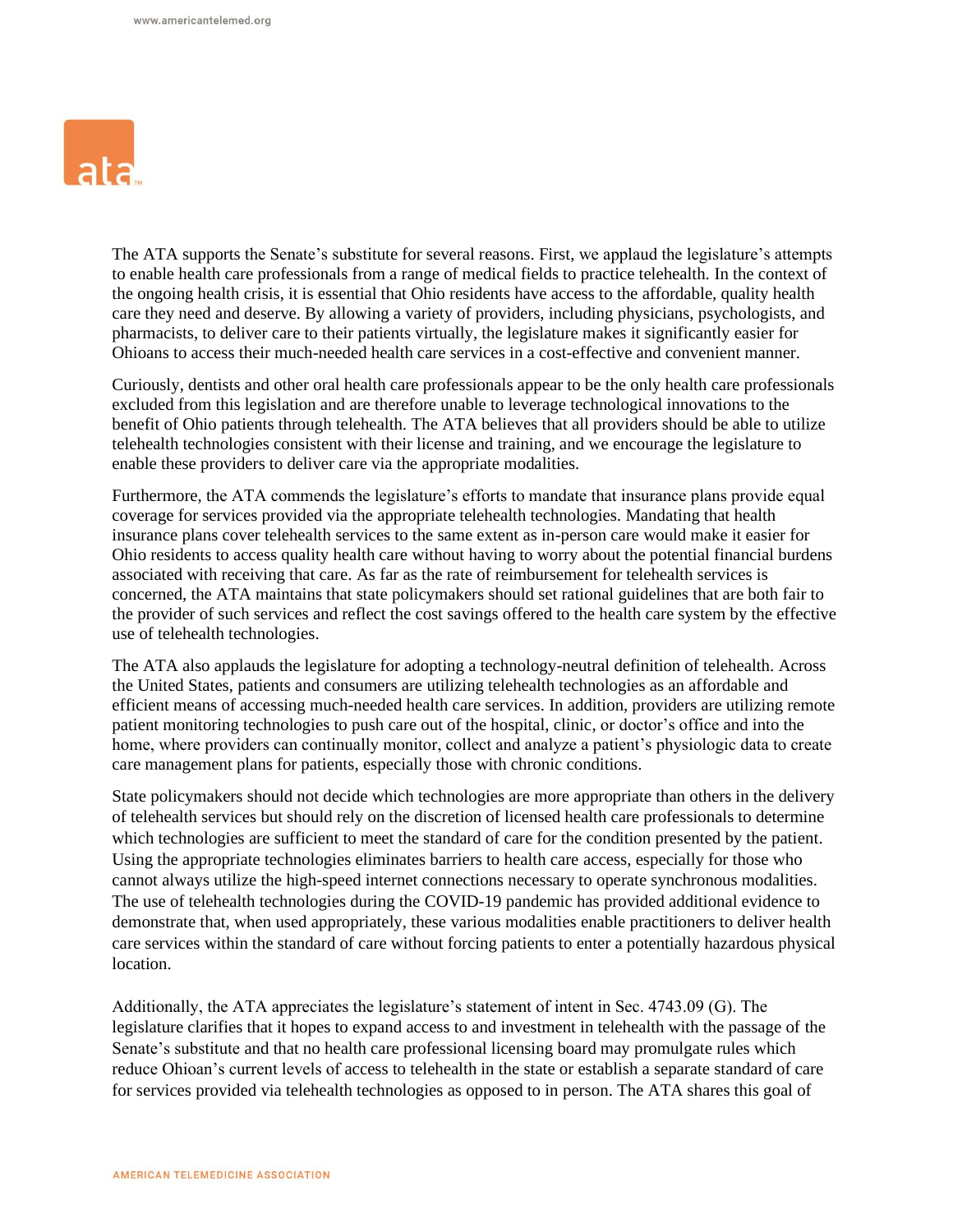

expanding access to high-quality, affordable health care for Ohioans and believes that this statement will ensure that the Senate's substitute will enable providers and patients to interact more efficiently and effectively for years to come.

While the ATA supports the legislature's efforts to expand access to telehealth services in Ohio, we would like to suggest several amendments to the language proposed in the Senate's substitute for House Bill 122.

First, we believe that the legislature should amend the definition of durable medical equipment in Sec. 4743.09 (A) (1) to exclude remote monitoring devices. No federal program considers remote patient monitoring equipment as durable medical equipment (DME). Defining remote monitoring devices as DME would create questions for providers. For example, would providers have to become licensed DME providers to offer remote patient monitoring devices for patients? On the other hand, every other state that requires coverage of remote patient monitoring within their state's telehealth statute has not defined RPM technology as DME. This added confusion could disincentivize providers from using RPM technologies and ultimately restrict providers from practicing within the scope of their licenses.

Secondly, the ATA recommends that the legislature clarifies in Sec. 5119.368 (C) that a provider may use an online form to disclose the potential risks associated with receiving mental health treatment through telehealth services and permit an electronic affirmation by the patient.

Finally, our organization would like to see the legislature adopt an amendment in the Senate's substitute which would permit Ohioans to seek expert second opinions through any Ohio-licensed physician, not only their treating physicians. Although this may appear as a minor change, the current law only permits the patient's treating physician to consult with an out-of-state medical expert, which ultimately limits the patient's opportunity to access the advice of the nation's top medical experts regarding their diagnoses and treatment plans. The adoption of such an amendment would mean that Ohio residents could seek invaluable expert second opinions via telehealth services, which would lead to greater cost savings and, most importantly, better care for patients. We recommend amending Sec. 4731.36 (A)(3) by striking "who is responsible for the examination, diagnosis, and treatment of the patient who is the subject of the consultation."

Again, we thank you for your support of telehealth in Ohio. We urge you and your colleagues to pass the Senate's substitute for House Bill 122 with the recommended amendments in the interest of expanding easy and efficient access to affordable, quality health care across the state. Please do not hesitate to let us know how we can be helpful in your efforts to advance common-sense telehealth policy in Ohio. If you have any questions or would like to discuss further the telehealth industry's perspective, please contact me at [kzebley@americantelemed.org.](mailto:kzebley@americantelemed.org)